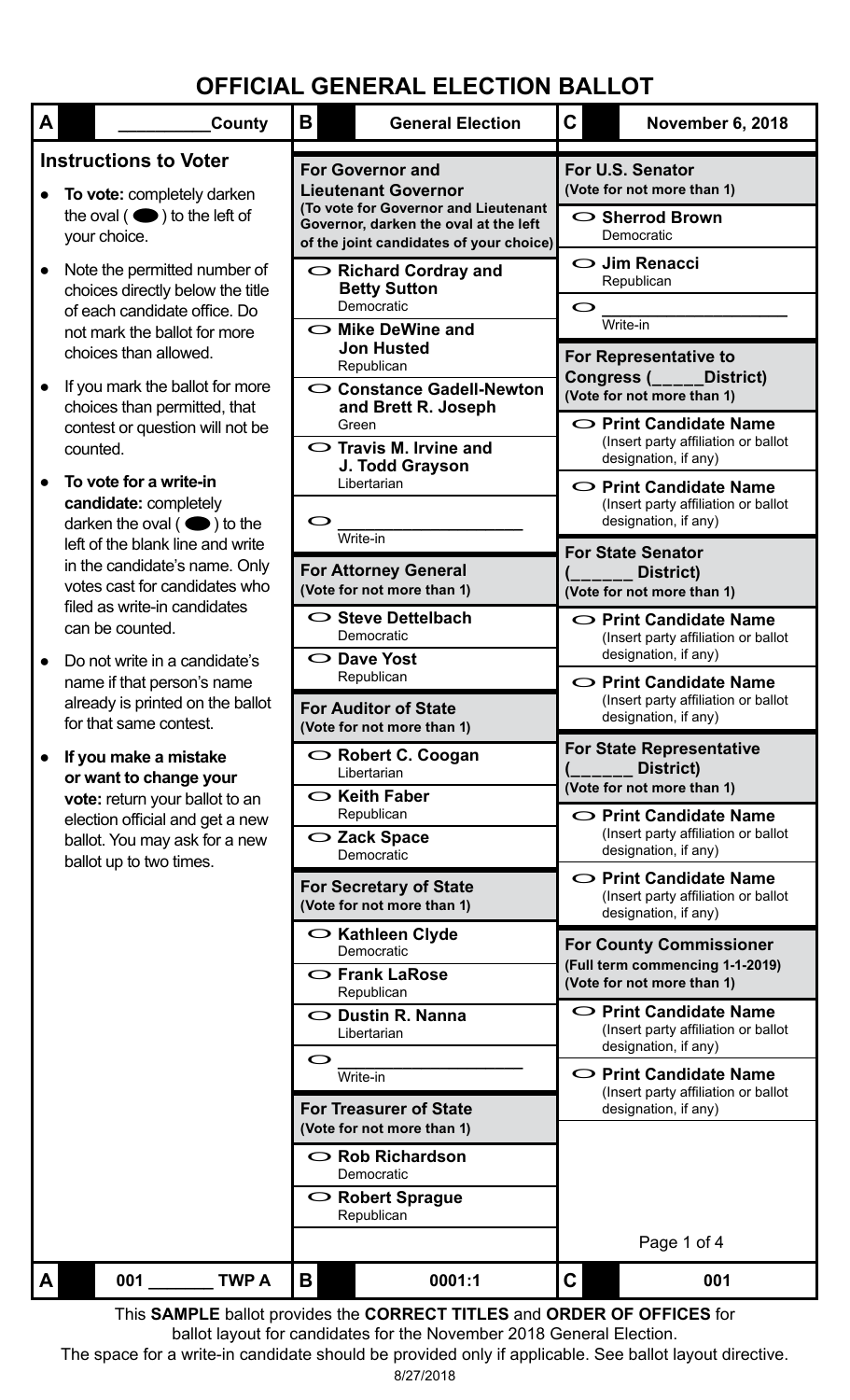| D<br><b>County</b>                                                                                                                                                                                                                                    | E.<br><b>General Election</b>                                                                                                                                                                                                                                                                                                                                                         |                                                                                                                                                                                                                                                              | F.                                                                                                                                                                                                                                                                                                                           | <b>November 6, 2018</b>                               |  |  |  |
|-------------------------------------------------------------------------------------------------------------------------------------------------------------------------------------------------------------------------------------------------------|---------------------------------------------------------------------------------------------------------------------------------------------------------------------------------------------------------------------------------------------------------------------------------------------------------------------------------------------------------------------------------------|--------------------------------------------------------------------------------------------------------------------------------------------------------------------------------------------------------------------------------------------------------------|------------------------------------------------------------------------------------------------------------------------------------------------------------------------------------------------------------------------------------------------------------------------------------------------------------------------------|-------------------------------------------------------|--|--|--|
| <b>For County Auditor</b><br>(Vote for not more than 1)<br>$\circ$ Print Candidate Name<br>(Insert party affiliation or ballot<br>designation, if any)<br>$\circ$ Print Candidate Name<br>(Insert party affiliation or ballot<br>designation, if any) | <b>Issue 1</b><br><b>To Reduce Penalties for Crimes</b><br>of Obtaining, Possessing, and<br><b>Using Illegal Drugs</b><br><b>Proposed Constitutional</b><br><b>Amendment</b><br><b>Proposed by Initiative Petition</b>                                                                                                                                                                |                                                                                                                                                                                                                                                              | <b>Proposed Tax Levy</b><br>(Additional)<br>(name of subdivision, district, college,<br>library or board)<br>A majority affirmative vote is<br>necessary for passage.                                                                                                                                                        |                                                       |  |  |  |
| For Member of<br><b>State Board of Education</b><br>District)<br>(Vote for not more than 1)<br>$\circ$ Print Candidate Name                                                                                                                           | To add a new Section 12 to Article<br>XV of the Constitution of the State of<br>Ohio<br>A majority yes vote is necessary for<br>the amendment to pass.                                                                                                                                                                                                                                |                                                                                                                                                                                                                                                              | An additional tax for the benefit of<br>(name of subdivision submitting resolution or<br>public library)<br>for the purpose of __________<br>at a<br>rate not exceeding __________ mills<br>for each one dollar of valuation,                                                                                                |                                                       |  |  |  |
| $\circ$ Print Candidate Name                                                                                                                                                                                                                          | If adopted, the amendment would:                                                                                                                                                                                                                                                                                                                                                      |                                                                                                                                                                                                                                                              |                                                                                                                                                                                                                                                                                                                              | which amounts to                                      |  |  |  |
| For Justice of the<br><b>Supreme Court</b><br>(Full term commencing 1-1-2019)<br>(Vote for not more than 1)<br>$\circ$ Craig Baldwin                                                                                                                  | Require sentence reductions of<br>incarcerated individuals, except<br>individuals incarcerated for murder,<br>rape, or child molestation, by up to<br>25% if the individual participates in<br>rehabilitative, work, or educational<br>programming.                                                                                                                                   | (rate expressed in dollars and cents)<br>for each one hundred dollars of<br>valuation, for<br>(life of indebtedness, number of<br>years levy to run, or a continuing<br>period of time)<br>commencing in ___________, first<br>(first year tax to be levied) |                                                                                                                                                                                                                                                                                                                              |                                                       |  |  |  |
| $\bigcirc$ Michael P. Donnelly                                                                                                                                                                                                                        | Mandate that criminal offenses of                                                                                                                                                                                                                                                                                                                                                     |                                                                                                                                                                                                                                                              |                                                                                                                                                                                                                                                                                                                              | due in calendar year<br>(first calendar year tax due) |  |  |  |
| For Justice of the<br><b>Supreme Court</b><br>(Full term commencing 1-2-2019)<br>(Vote for not more than 1)                                                                                                                                           | obtaining, possessing, or using<br>any drug such as fentanyl, heroin,<br>methamphetamine, cocaine, LSD,<br>and other controlled substances<br>cannot be classified as a felony, but<br>only a misdemeanor.<br>Prohibit jail time as a sentence for                                                                                                                                    |                                                                                                                                                                                                                                                              | $\bigcirc$ For the Tax Levy<br>$\circ$ Against the Tax Levy                                                                                                                                                                                                                                                                  |                                                       |  |  |  |
| ◯ Mary DeGenaro                                                                                                                                                                                                                                       |                                                                                                                                                                                                                                                                                                                                                                                       |                                                                                                                                                                                                                                                              | <b>Proposed Tax Levy</b><br>(Renewal)                                                                                                                                                                                                                                                                                        |                                                       |  |  |  |
| O Melody J. Stewart<br>For Judge of the Court of<br>Appeals (______ District)<br>(Full term commencing _____)<br>(Vote for not more than 1)<br>$\sim$ Print Candidate Name<br>○ Print Candidate Name<br>For Judge of the Court of                     | obtaining, possessing, or using<br>such drugs until an individual's third<br>offense within 24 months.<br>Allow an individual convicted of<br>obtaining, possessing, or using<br>any such drug prior to the effective<br>date of the amendment to ask a<br>court to reduce the conviction to a<br>misdemeanor, regardless of whether<br>the individual has completed the<br>sentence. | (name of subdivision, district, college,<br>library or board)<br>A majority affirmative vote is<br>necessary for passage.<br>A renewal of a tax for the benefit of<br>(name of subdivision submitting resolution or                                          |                                                                                                                                                                                                                                                                                                                              |                                                       |  |  |  |
| <b>Common Pleas</b><br>Division)<br>(Full term commencing _____)<br>(Vote for not more than 1)<br>◯ Print Candidate Name<br>$\circ$ Print Candidate Name                                                                                              | Require any available funding, based<br>on projected savings, to be applied<br>to state-administered rehabilitation<br>programs and crime victim funds.<br>Require a graduated series of<br>responses, such as community<br>service, drug treatment, or jail time,<br>for minor, non-criminal probation<br>violations.                                                                |                                                                                                                                                                                                                                                              | public library)<br>for the purpose of ___________<br>at a rate not exceeding ________ mills<br>for each one dollar of valuation, which<br>amounts to<br>(rate expressed in dollars and cents)<br>for each one hundred dollars of<br>valuation, for<br>(life of indebtedness, number of<br>years levy to run, or a continuing |                                                       |  |  |  |
| <b>For Judge of County Court</b><br>(Full term commencing ____)<br>(Vote for not more than 1)                                                                                                                                                         | <b>SHALL THE AMENDMENT BE</b><br><b>APPROVED?</b><br>$\sim$ YES<br>$\sim$ NO                                                                                                                                                                                                                                                                                                          |                                                                                                                                                                                                                                                              | period of time)<br>commencing in<br>(first year tax to be levied)<br>first due in calendar year ______.<br>(first calendar year tax due)                                                                                                                                                                                     |                                                       |  |  |  |
| $\circ$ Print Candidate Name<br>$\circ$ Print Candidate Name                                                                                                                                                                                          |                                                                                                                                                                                                                                                                                                                                                                                       |                                                                                                                                                                                                                                                              | $\circ$ For the Tax Levy<br>$\sim$ Against the Tax Levy                                                                                                                                                                                                                                                                      |                                                       |  |  |  |
|                                                                                                                                                                                                                                                       |                                                                                                                                                                                                                                                                                                                                                                                       |                                                                                                                                                                                                                                                              |                                                                                                                                                                                                                                                                                                                              |                                                       |  |  |  |
|                                                                                                                                                                                                                                                       |                                                                                                                                                                                                                                                                                                                                                                                       |                                                                                                                                                                                                                                                              |                                                                                                                                                                                                                                                                                                                              | Page 2 of 4                                           |  |  |  |
| 001<br><b>TWP A</b><br>D                                                                                                                                                                                                                              | E.<br>0001:1                                                                                                                                                                                                                                                                                                                                                                          |                                                                                                                                                                                                                                                              | F                                                                                                                                                                                                                                                                                                                            | 001                                                   |  |  |  |

This **SAMPLE** ballot provides the **CORRECT TITLES** and **ORDER OF OFFICES** for ballot layout for candidates for the November 2018 General Election, ballot format and language for state issue 1, and ballot format for local questions or issues. The space for a write-in candidate should be provided only if applicable. See ballot layout directive.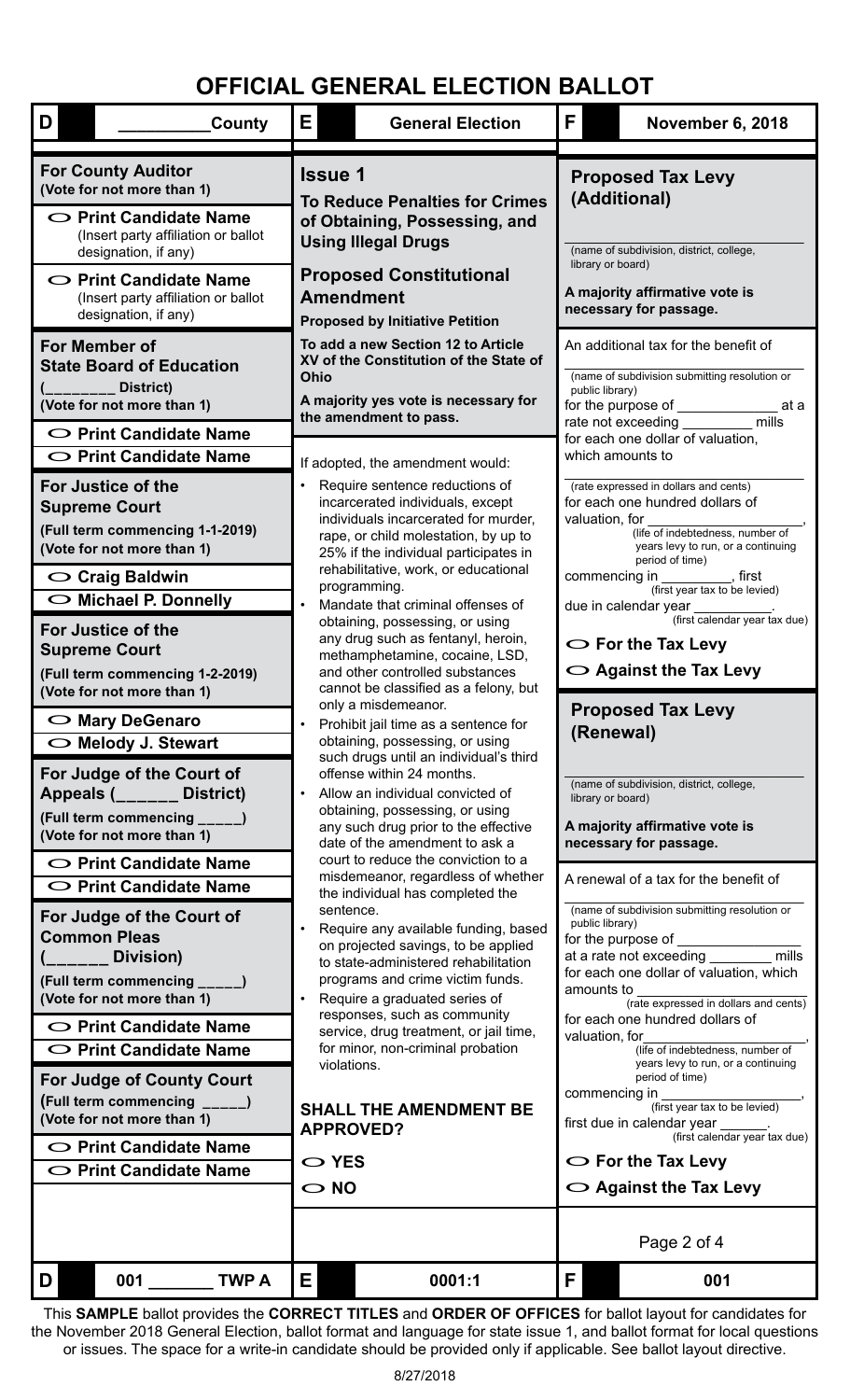| G<br>County                                                                                                                                                                                                                                                                                                                                                                           | H                                                                                                                                                                                                                                                                                                                                                                                                                                                                                                                                                                           | <b>General Election</b>                                                                                                                                                                                                                                                                    | Н                                                                                                                                                                                                                                                                                                                                                                                                                                                                                                                                                                                                                                                                                                                                                                                                                                                                                                                                                                                                                                                                 |                                                                                                         | <b>November 6, 2018</b>                                                                                                                                               |  |  |
|---------------------------------------------------------------------------------------------------------------------------------------------------------------------------------------------------------------------------------------------------------------------------------------------------------------------------------------------------------------------------------------|-----------------------------------------------------------------------------------------------------------------------------------------------------------------------------------------------------------------------------------------------------------------------------------------------------------------------------------------------------------------------------------------------------------------------------------------------------------------------------------------------------------------------------------------------------------------------------|--------------------------------------------------------------------------------------------------------------------------------------------------------------------------------------------------------------------------------------------------------------------------------------------|-------------------------------------------------------------------------------------------------------------------------------------------------------------------------------------------------------------------------------------------------------------------------------------------------------------------------------------------------------------------------------------------------------------------------------------------------------------------------------------------------------------------------------------------------------------------------------------------------------------------------------------------------------------------------------------------------------------------------------------------------------------------------------------------------------------------------------------------------------------------------------------------------------------------------------------------------------------------------------------------------------------------------------------------------------------------|---------------------------------------------------------------------------------------------------------|-----------------------------------------------------------------------------------------------------------------------------------------------------------------------|--|--|
| <b>Proposed Tax Levy</b><br>(Additional)                                                                                                                                                                                                                                                                                                                                              |                                                                                                                                                                                                                                                                                                                                                                                                                                                                                                                                                                             | <b>Proposed Bond Issue</b>                                                                                                                                                                                                                                                                 | <b>Proposed Municipal</b><br><b>Income Tax</b>                                                                                                                                                                                                                                                                                                                                                                                                                                                                                                                                                                                                                                                                                                                                                                                                                                                                                                                                                                                                                    |                                                                                                         |                                                                                                                                                                       |  |  |
| (name of school district)<br>A majority affirmative vote is<br>necessary for passage.                                                                                                                                                                                                                                                                                                 | library or board)                                                                                                                                                                                                                                                                                                                                                                                                                                                                                                                                                           | (name of subdivision, district, college,<br>A majority affirmative vote is<br>necessary for passage.                                                                                                                                                                                       | (name of subdivision)<br>A majority affirmative vote is<br>necessary for passage.                                                                                                                                                                                                                                                                                                                                                                                                                                                                                                                                                                                                                                                                                                                                                                                                                                                                                                                                                                                 |                                                                                                         |                                                                                                                                                                       |  |  |
| Shall a levy be imposed by the<br>(name of school district)<br>for the purpose of<br>ın<br>(purpose shall be <b>boldface</b> type of at least twice<br>the size of the type immediately surrounding it)<br>the sum of<br>(annual amount the levy is to produce)<br>and a levy of taxes to be made outside<br>of the ten-mill limitation estimated by<br>the county auditor to average | boldface type)<br>period of                                                                                                                                                                                                                                                                                                                                                                                                                                                                                                                                                 | Shall bonds be issued by the<br>(name of subdivision)<br>for the purpose of<br>(purpose of the bond issue shall be printed in<br>in the principle amount of<br>(principle amount of the bond issue)<br>to be repaid annually over a maximum<br>(the maximum number of years over which the |                                                                                                                                                                                                                                                                                                                                                                                                                                                                                                                                                                                                                                                                                                                                                                                                                                                                                                                                                                                                                                                                   | be passed?<br><b>TAX</b>                                                                                | Shall the Ordinance providing for a<br>percent levy on income for<br>(brief description of purpose of the levy)<br>$\circ$ FOR THE INCOME TAX<br>O AGAINST THE INCOME |  |  |
| mills for each one<br>(number of mills)<br>dollar of valuation, which amounts to<br>(rate expressed in dollars and cents)<br>for each one hundred dollars                                                                                                                                                                                                                             | principle of the bonds may be paid)<br>years, and an annual levy of<br>property taxes be made outside the<br>(as applicable, "ten-mill", or " charter tax")<br>limitation, estimated by the county                                                                                                                                                                                                                                                                                                                                                                          |                                                                                                                                                                                                                                                                                            |                                                                                                                                                                                                                                                                                                                                                                                                                                                                                                                                                                                                                                                                                                                                                                                                                                                                                                                                                                                                                                                                   | <b>Local Liquor Option</b><br>(By Petition)<br>A majority affirmative vote is<br>necessary for passage. |                                                                                                                                                                       |  |  |
| of valuation, for a period of<br>(life of indebtedness or number of years levy is<br>to be imposed)<br>years, commencing in<br>(first year tax to be levied)<br>first due in calendar year<br>(first calendar year tax due)<br>$\circ$ FOR THE TAX LEVY<br>$\circ$ AGAINST THE TAX LEVY                                                                                               | auditor to average over the<br>repayment period of the bond issue<br>mills<br>(number of mills)<br>for each one dollar of tax valuation,<br>which amounts to<br>(rate expressed in dollars and cents)<br>for each one hundred dollars of<br>tax valuation, commencing in<br>, first due<br>(first year tax to be levied)<br>in calendar year<br>(first calendar year tax due)<br>to pay the annual debt charges on the<br>bonds, and to pay debt charges on any<br>notes in anticipation of those bonds?<br>$\circ$ For the bond issue<br>$\bigcirc$ Against the bond issue |                                                                                                                                                                                                                                                                                            | Shall the sale of<br>(insert above one or more of the following three<br>choices: "beer"; "wine and mixed beverages"; or<br>"spirituous liquor")<br>be permitted by<br>[insert name (as submitted to Division of Liquor<br>Control) of liquor permit holder or applicant,<br>or liquor agency store, including, if applicable,<br>trade or fictitious name under which applicant<br>for, or holder of, liquor permit or liquor agency<br>store either does, or intends to do, business at<br>the particular location]<br>a(n)<br>(insert "an applicant for" or "a holder of"<br>or "an operator of")<br>a<br>(insert name of the type of liquor permit or<br>permits or, if appropriate, "liquor agency store<br>for the State of Ohio")<br>who is engaged in the business of<br>(insert general nature of the business in which<br>liquor permit holder or applicant is engaged, or<br>will be engaged, at the particular location)<br>at<br>(insert address of the particular location within<br>the precinct)<br>in this precinct?<br>$\sim$ YES<br>$\circ$ NO |                                                                                                         |                                                                                                                                                                       |  |  |
|                                                                                                                                                                                                                                                                                                                                                                                       |                                                                                                                                                                                                                                                                                                                                                                                                                                                                                                                                                                             |                                                                                                                                                                                                                                                                                            |                                                                                                                                                                                                                                                                                                                                                                                                                                                                                                                                                                                                                                                                                                                                                                                                                                                                                                                                                                                                                                                                   |                                                                                                         | Page 3 of 4                                                                                                                                                           |  |  |
| <b>TWPA</b><br>001<br>G                                                                                                                                                                                                                                                                                                                                                               | H                                                                                                                                                                                                                                                                                                                                                                                                                                                                                                                                                                           | 0001:1                                                                                                                                                                                                                                                                                     |                                                                                                                                                                                                                                                                                                                                                                                                                                                                                                                                                                                                                                                                                                                                                                                                                                                                                                                                                                                                                                                                   |                                                                                                         | 001                                                                                                                                                                   |  |  |

This **SAMPLE** ballot provides the **CORRECT** ballot format for local questions or issues that may appear on the ballot.